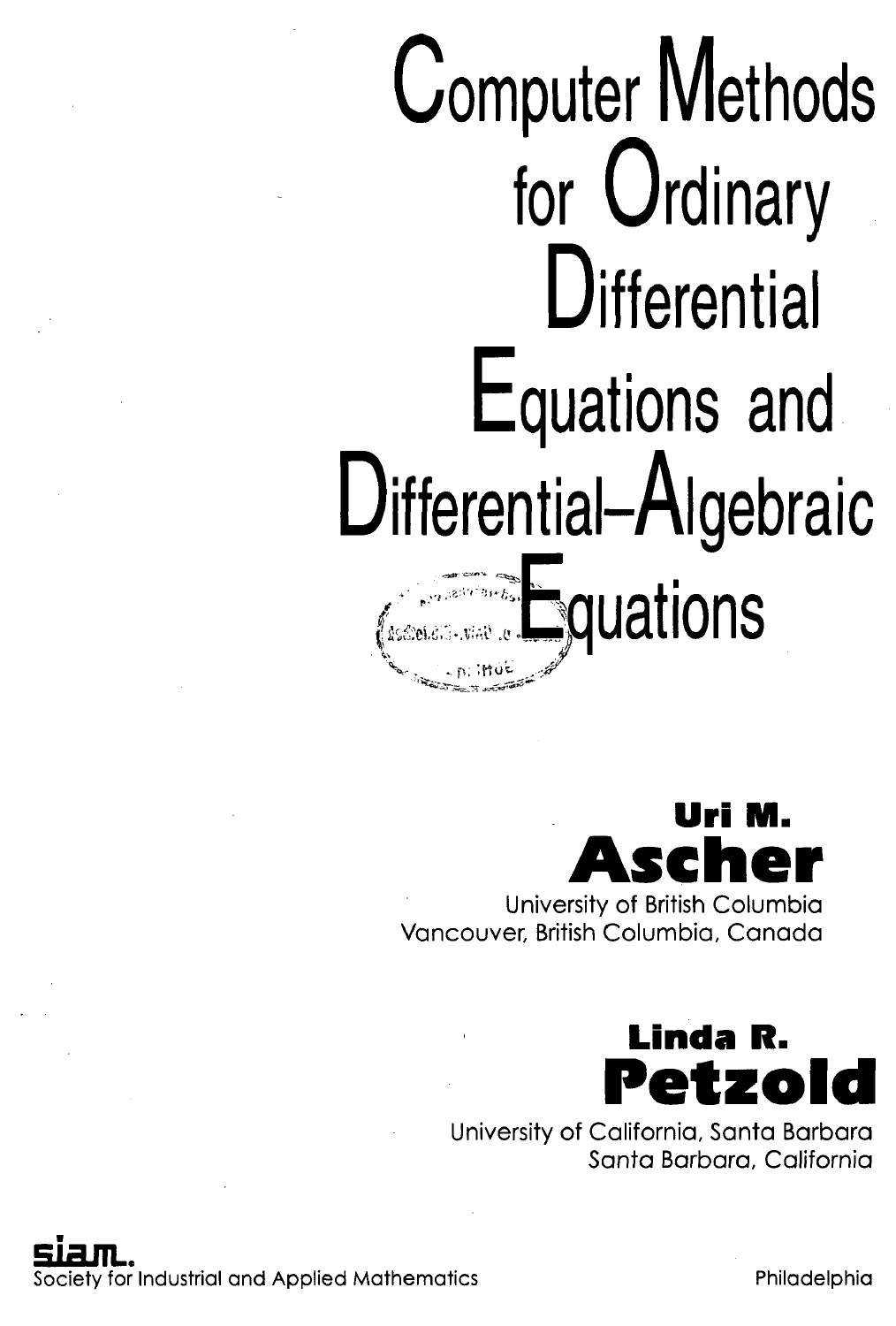## **Contents**

|                               |                                            | List of Figures                                     | ix             |  |  |  |  |  |  |  |
|-------------------------------|--------------------------------------------|-----------------------------------------------------|----------------|--|--|--|--|--|--|--|
| <b>List of Tables</b><br>xiii |                                            |                                                     |                |  |  |  |  |  |  |  |
|                               | Preface<br>XV                              |                                                     |                |  |  |  |  |  |  |  |
|                               |                                            | Part I: Introduction                                | 1              |  |  |  |  |  |  |  |
| 1                             | <b>Ordinary Differential Equations</b>     |                                                     |                |  |  |  |  |  |  |  |
|                               | 1.1                                        |                                                     | $\overline{5}$ |  |  |  |  |  |  |  |
|                               | 1.2                                        | $\rm BVPs$                                          | 10             |  |  |  |  |  |  |  |
|                               | 1.3                                        | Differential-Algebraic Equations                    | 12             |  |  |  |  |  |  |  |
|                               | 1.4                                        | Families of Application Problems                    | 13             |  |  |  |  |  |  |  |
|                               | 1.5                                        |                                                     | 17             |  |  |  |  |  |  |  |
|                               | 1.6                                        |                                                     | 17             |  |  |  |  |  |  |  |
|                               |                                            | <b>Part II: Initial Value Problems</b>              | 21             |  |  |  |  |  |  |  |
| $\overline{2}$                |                                            | <b>On Problem Stability</b>                         | 23             |  |  |  |  |  |  |  |
|                               | 2.1                                        | Test Equation and General Definitions               | 23             |  |  |  |  |  |  |  |
|                               | 2.2                                        | Linear, Constant-Coefficient Systems                | 26             |  |  |  |  |  |  |  |
|                               | 2.3                                        | Linear, Variable-Coefficient Systems                | 29             |  |  |  |  |  |  |  |
|                               | 2.4                                        |                                                     | 31             |  |  |  |  |  |  |  |
|                               | 2.5                                        |                                                     | 32             |  |  |  |  |  |  |  |
|                               | 2.6                                        |                                                     | 34             |  |  |  |  |  |  |  |
|                               | 2.7                                        | <b>Exercises</b>                                    | 34             |  |  |  |  |  |  |  |
| $\bf{3}$                      | 37<br><b>Basic Methods, Basic Concepts</b> |                                                     |                |  |  |  |  |  |  |  |
|                               | 3.1                                        | A Simple Method: Forward Euler                      | 37             |  |  |  |  |  |  |  |
|                               | 3.2                                        | Convergence, Accuracy, Consistency, and 0-Stability | 39             |  |  |  |  |  |  |  |
|                               | 3.3                                        |                                                     | 44             |  |  |  |  |  |  |  |
|                               | 3.4                                        |                                                     | 49             |  |  |  |  |  |  |  |
|                               |                                            | 3.4.1<br>Backward Euler                             | 51             |  |  |  |  |  |  |  |
|                               |                                            | Solving Nonlinear Equations<br>3.4.2                | 52             |  |  |  |  |  |  |  |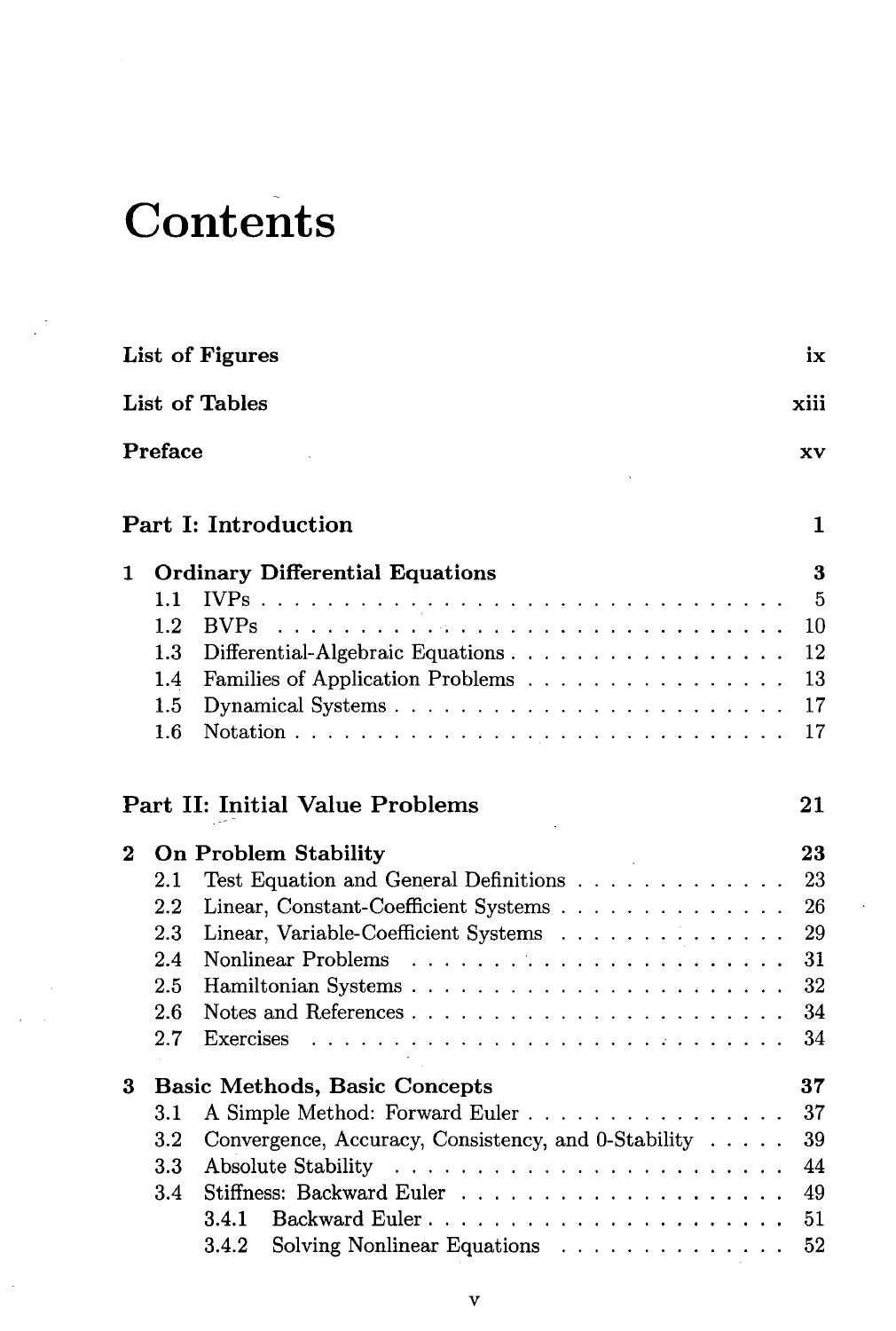$\bar{z}$ 

|   | 3.5 | 56                                                                                         |  |  |  |  |  |
|---|-----|--------------------------------------------------------------------------------------------|--|--|--|--|--|
|   | 3.6 | 59<br>Symmetry: Trapezoidal Method                                                         |  |  |  |  |  |
|   | 3.7 | 61                                                                                         |  |  |  |  |  |
|   | 3.8 | 65<br>Software, Notes, and References                                                      |  |  |  |  |  |
|   |     | 65<br>3.8.1                                                                                |  |  |  |  |  |
|   |     | 66<br>3.8.2                                                                                |  |  |  |  |  |
|   | 3.9 | 67                                                                                         |  |  |  |  |  |
| 4 |     | 73<br><b>One-Step Methods</b>                                                              |  |  |  |  |  |
|   | 4.1 | 74<br>The First Runge-Kutta Methods                                                        |  |  |  |  |  |
|   | 4.2 | General Formulation of Runge-Kutta Methods<br>80                                           |  |  |  |  |  |
|   | 4.3 | Convergence, 0-Stability, and Order for Runge-Kutta Methods 82                             |  |  |  |  |  |
|   | 4.4 | Regions of Absolute Stability for Explicit Runge-Kutta Meth-                               |  |  |  |  |  |
|   |     | 87                                                                                         |  |  |  |  |  |
|   | 4.5 | 90<br>Error Estimation and Control                                                         |  |  |  |  |  |
|   | 4.6 | 95<br>Sensitivity to Data Perturbations                                                    |  |  |  |  |  |
|   | 4.7 | 98<br>Implicit Runge-Kutta and Collocation Methods                                         |  |  |  |  |  |
|   |     | 101<br>Implicit Runge-Kutta Methods Based on Collocation<br>4.7.1                          |  |  |  |  |  |
|   |     | Implementation and Diagonally Implicit Methods<br>4.7.2<br>103                             |  |  |  |  |  |
|   |     | 4.7.3                                                                                      |  |  |  |  |  |
|   |     | More on Implementation and Singly Implicit Runge-<br>4.7.4                                 |  |  |  |  |  |
|   |     | Kutta Methods $\ldots \ldots \ldots \ldots \ldots \ldots \ldots \ldots 107$                |  |  |  |  |  |
|   | 4.8 | Software, Notes, and References 108                                                        |  |  |  |  |  |
|   |     | Notes $\ldots \ldots \ldots \ldots \ldots \ldots \ldots \ldots \ldots \ldots 108$<br>4.8.1 |  |  |  |  |  |
|   |     | 4.8.2                                                                                      |  |  |  |  |  |
|   | 4.9 |                                                                                            |  |  |  |  |  |
| 5 |     | <b>Linear Multistep Methods</b><br>123                                                     |  |  |  |  |  |
|   | 5.1 | The Most Popular Methods 124                                                               |  |  |  |  |  |
|   |     | 5.1.1                                                                                      |  |  |  |  |  |
|   |     | 5.1.2                                                                                      |  |  |  |  |  |
|   |     | Initial Values for Multistep Methods 129<br>5.1.3                                          |  |  |  |  |  |
|   | 5.2 | Order, 0-Stability, and Convergence $\ldots \ldots \ldots \ldots \ldots$ 131               |  |  |  |  |  |
|   |     | 5.2.1                                                                                      |  |  |  |  |  |
|   |     | Stability: Difference Equations and the Root Condi-<br>5.2.2                               |  |  |  |  |  |
|   |     | tion<br>135                                                                                |  |  |  |  |  |
|   |     | 0-Stability and Convergence 137<br>5.2.3                                                   |  |  |  |  |  |
|   | 5.3 | 141                                                                                        |  |  |  |  |  |
|   | 5.4 | Implementation of Implicit Linear Multistep Methods 143                                    |  |  |  |  |  |
|   |     | Functional Iteration 143<br>5.4.1                                                          |  |  |  |  |  |
|   |     | Predictor-Corrector Methods 144<br>5.4.2                                                   |  |  |  |  |  |
|   |     | Modified Newton Iteration<br>5.4.3<br>. 145                                                |  |  |  |  |  |
|   | 5.5 | Designing Multistep General-Purpose Software 146                                           |  |  |  |  |  |
|   |     | Variable Step-Size Formulae 147<br>5.5.1                                                   |  |  |  |  |  |
|   |     | Estimating and Controlling the Local Error 149<br>5.5.2                                    |  |  |  |  |  |

l,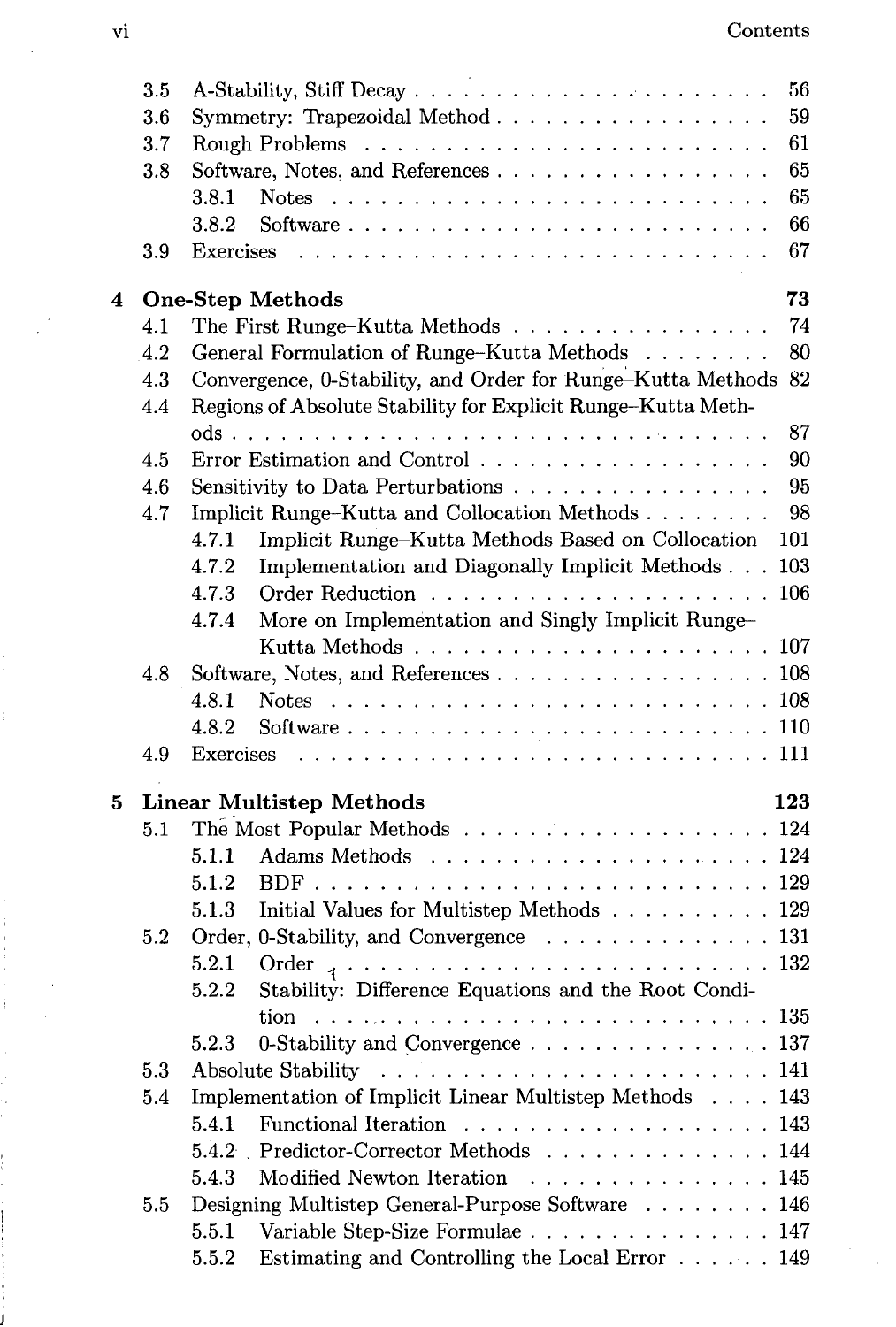$\ddot{\phantom{0}}$ 

| 5.5.3 Approximating the Solution at Off-Step Points 152 |
|---------------------------------------------------------|
| 5.6 Software, Notes, and References 152                 |
|                                                         |
|                                                         |
|                                                         |

## Part III: Boundary Value Problems 161

| 6 |                                                              | More Boundary Value Problem Theory and Applications                                                 | 163  |  |  |  |  |  |  |
|---|--------------------------------------------------------------|-----------------------------------------------------------------------------------------------------|------|--|--|--|--|--|--|
|   | 6.1                                                          | Linear BVPs and Green's Function 166                                                                |      |  |  |  |  |  |  |
|   | 6.2                                                          |                                                                                                     |      |  |  |  |  |  |  |
|   | 6.3                                                          |                                                                                                     |      |  |  |  |  |  |  |
|   | 6.4                                                          |                                                                                                     |      |  |  |  |  |  |  |
|   | 6.5                                                          |                                                                                                     |      |  |  |  |  |  |  |
|   | 6.6                                                          | <b>Exercises</b>                                                                                    |      |  |  |  |  |  |  |
| 7 |                                                              | 177<br>Shooting                                                                                     |      |  |  |  |  |  |  |
|   | 7.1                                                          | Shooting: A Simple Method and Its Limitations 177                                                   |      |  |  |  |  |  |  |
|   |                                                              | 7.1.1                                                                                               |      |  |  |  |  |  |  |
|   | 7.2                                                          | Multiple Shooting $\ldots \ldots \ldots \ldots \ldots \ldots \ldots \ldots 182$                     |      |  |  |  |  |  |  |
|   | 7.3                                                          | Software, Notes, and References 185                                                                 |      |  |  |  |  |  |  |
|   |                                                              | 7.3.1                                                                                               |      |  |  |  |  |  |  |
|   |                                                              | 7.3.2                                                                                               |      |  |  |  |  |  |  |
|   | 7.4                                                          | <b>Exercises</b>                                                                                    |      |  |  |  |  |  |  |
| 8 | Finite Difference Methods for Boundary Value Problems<br>193 |                                                                                                     |      |  |  |  |  |  |  |
|   | 8.1                                                          | Midpoint and Trapezoidal Methods 194                                                                |      |  |  |  |  |  |  |
|   |                                                              | Solving Nonlinear Problems: Quasi-Linearization 196<br>8.1.1                                        |      |  |  |  |  |  |  |
|   |                                                              | Consistency, 0-Stability, and Convergence 200<br>8.1.2                                              |      |  |  |  |  |  |  |
|   | 8.2                                                          | Solving the Linear Equations $\ldots \ldots \ldots \ldots \ldots \ldots 203$                        |      |  |  |  |  |  |  |
|   | 8.3                                                          |                                                                                                     |      |  |  |  |  |  |  |
|   |                                                              | 8.3.1                                                                                               |      |  |  |  |  |  |  |
|   |                                                              | Acceleration Techniques 207<br>8.3.2                                                                |      |  |  |  |  |  |  |
|   | 8.4                                                          | More on Solving Nonlinear Problems 209                                                              |      |  |  |  |  |  |  |
|   |                                                              | 8.4.1                                                                                               |      |  |  |  |  |  |  |
|   |                                                              | Shooting for Initial Guesses 210<br>8.4.2                                                           |      |  |  |  |  |  |  |
|   |                                                              | 8.4.3                                                                                               |      |  |  |  |  |  |  |
|   | 8.5                                                          | Error Estimation and Mesh Selection 212                                                             |      |  |  |  |  |  |  |
|   | 8.6                                                          |                                                                                                     |      |  |  |  |  |  |  |
|   | 8.7                                                          |                                                                                                     |      |  |  |  |  |  |  |
|   | 8.8                                                          | Software, Notes, and References 220                                                                 |      |  |  |  |  |  |  |
|   |                                                              | 8.8.1                                                                                               |      |  |  |  |  |  |  |
|   |                                                              | 8.8.2                                                                                               |      |  |  |  |  |  |  |
|   | 8.9                                                          | Exercises<br>والمتعاونة والمتواطئ والمتعاونة والمتعاونة والمتعاونة والمتعاونة والمتعاونة والمتعاونة | -222 |  |  |  |  |  |  |